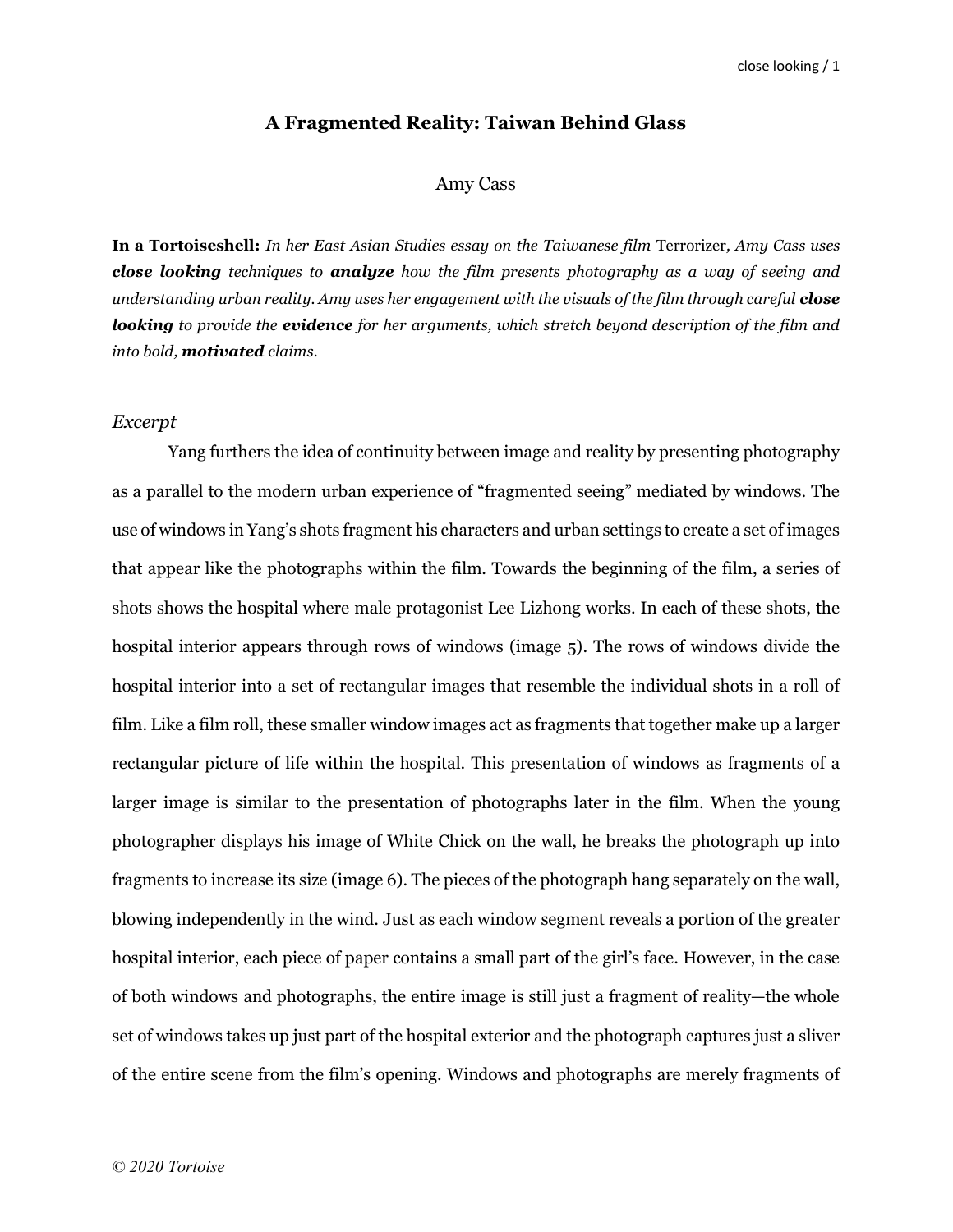fragments. As a means for viewing Taipei, windows appear just as incomplete as photography, suggesting that the image behind a pane of glass is no more genuine than that in a photograph or by extension a film still. Yang's representation of windows and photographs as mere fragments of an unattainable whole is self-referential, as it illuminates the parallel status of his own cinematographic lens as a mode of seeing in mere fragments. However, film's status as an incomplete mode of seeing does not make it an incompetent one. The characters in Terrorizer spend a majority of the film looking out from or appearing behind glass; they experience their urban world in fragments. Therefore, the fragmented nature of film makes it uniquely suited to depict Taipei, as it aligns with the urban experience of seeing.

Yang further utilizes visual media within *Terrorizer* to present the distinctly urban experience of being simultaneously the viewer and the viewed as evidence for a greater loss of control and agency in the modern world. In one scene, the film again adopts the perspective of the young photographer as he follows pedestrians with his camera, panning back and forth to the intermittent sound of shutter clicks. Here the camera's focus seems arbitrary, switching between pedestrians for no apparent reason. Film scholar Markus Nornes notes that Yang reinforces this sense of randomness by cutting to an image of the camera dangling precariously from the neck of the bored-looking photographer. Nornes suggests that the seemingly random focus on pedestrians parallels Yang's own seemingly random focus on disparate storylines in the film. Conflating filmmaker and photographer, Nornes asks, "are these characters related or is the director merely shooting whoever walks in front of his camera?" (45). This idea of "shooting whoever walks in front" of a camera raises interesting questions about the power of visual media to view another person without their consent. This type of viewership is implicit in the typical third-party observer perspective assumed in both photography and film. Notably, the most significant photograph in the film—that of White Chick's face from the opening crime scene—is taken without the subject's consent. When White Chick later sees her own image blown up on the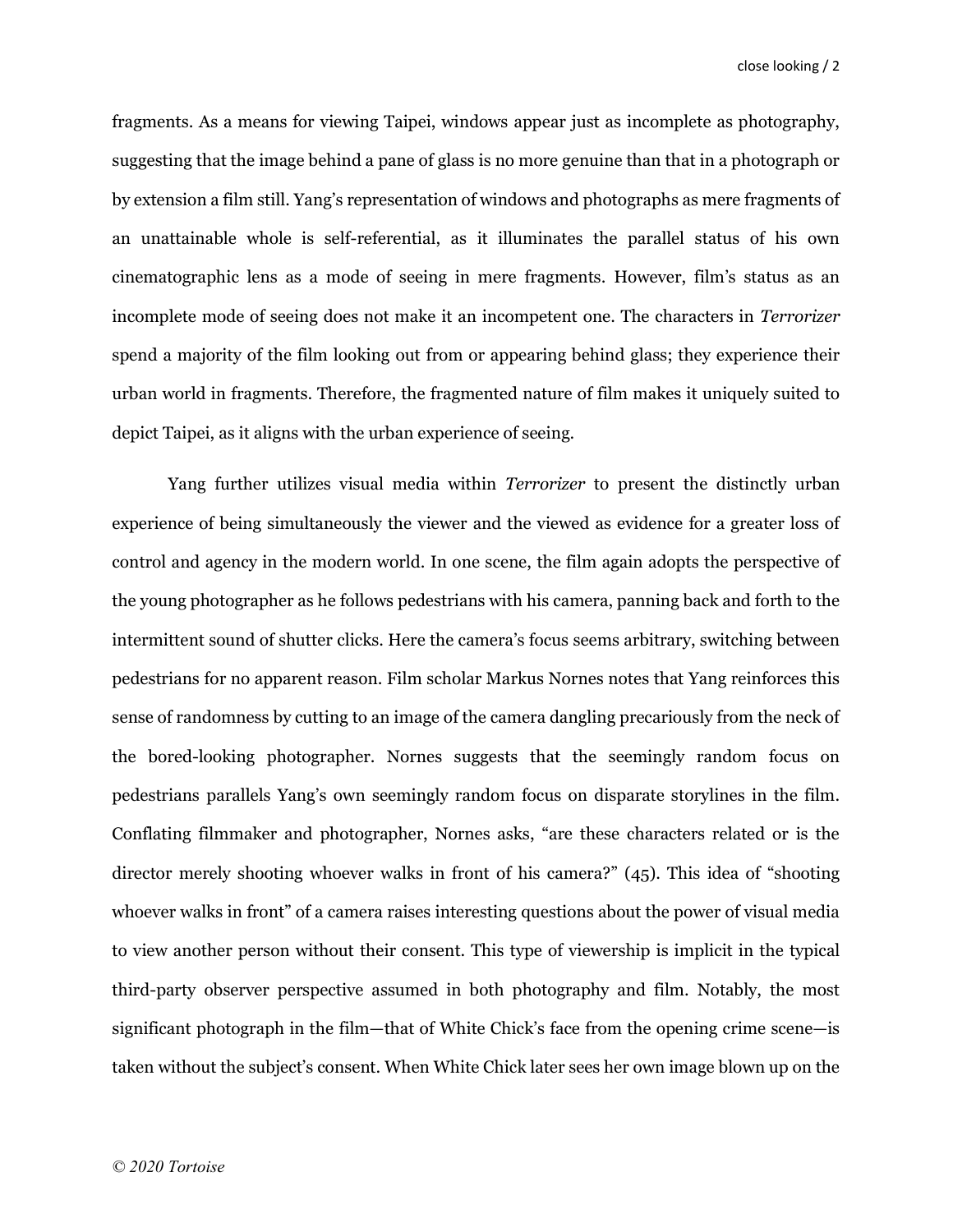photographer's wall she faints out of shock. In his essay on Terrorizer, Fredric Jameson describes this newly urban horror:

The experience is as simple as it is unsettling: others have been seeing me without my knowing it! Others whose existences I was not even aware of have been thinking about me! At the level of urban simultaneities on which we now find ourselves, this—what are you doing with my picture?—is a virtual cognito, the punctual other end of all those mutually exclusive synchronicities. (144)

The scene of the photographer taking photos of pedestrians illustrates the ease with which one's image can fall into the possession of another. The randomness that seems to characterize the young photographer's practice adds to this modern terror by stripping away any sense of control over the production of images. The scene points to the consequences of visual media that extend the power of the viewer while simultaneously increasing vulnerability to viewership. In this sense, cameras merely build upon the existing experience of urban spectatorship. Mediated by windows, the urban viewing position is necessarily that of both viewer and viewed, as the glass allows city dwellers to both see and be seen. In the urban landscape of Yang's Taipei everyone becomes simultaneously viewer and viewed. Taking photos of unsuspecting pedestrians, the young photographer seems secure in his viewership; but, little does he know that he too has become a subject of Yang's photographic gaze. As unknown film viewers watch him onscreen, the photographer too loses any control over his own image.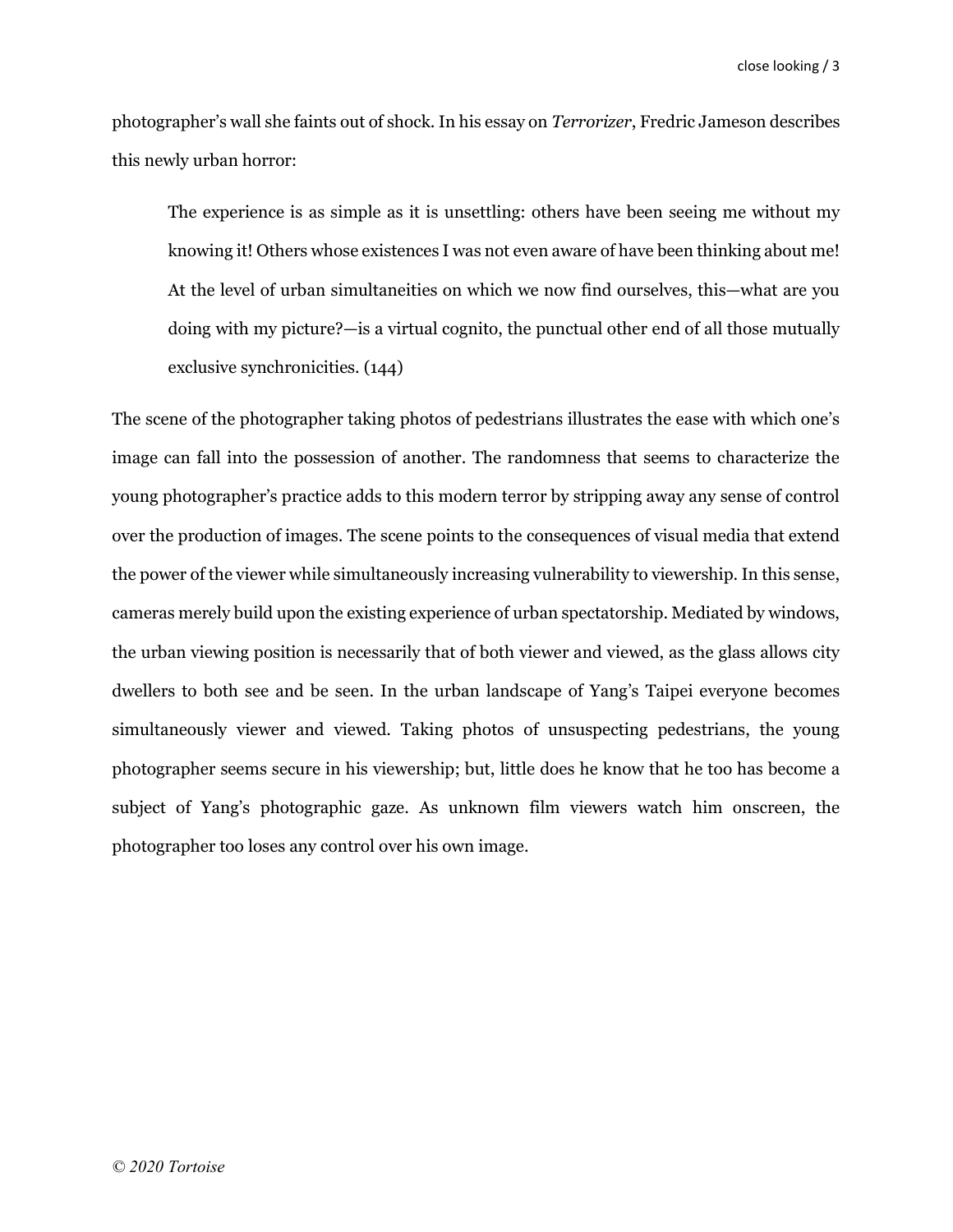Film Stills Cited





Image 6:

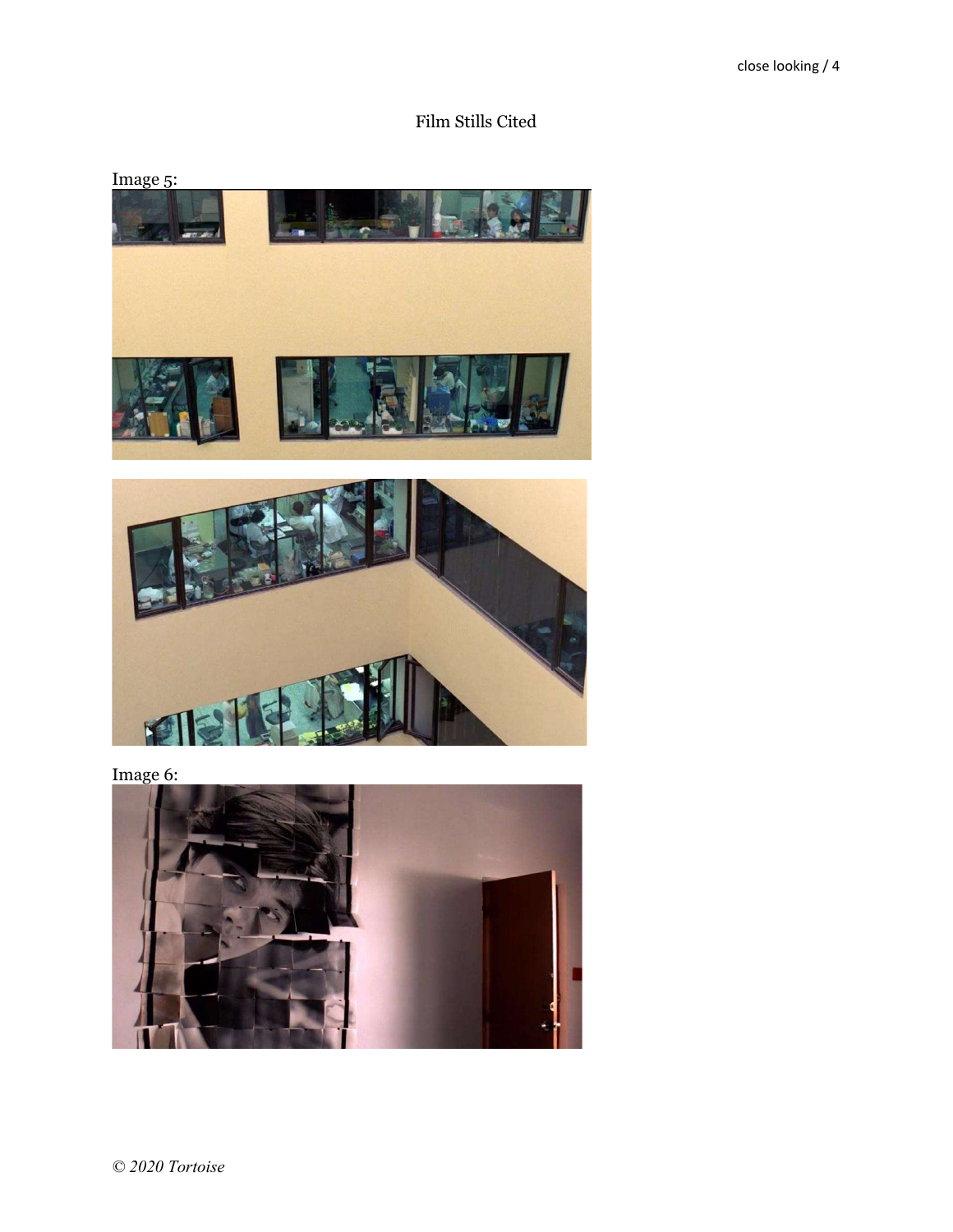# Author Commentary Amy Cass

This excerpt is from an essay I wrote on Edward Yang's film *Terrorizer* for my Chinese Cinema class. For this essay, Professor Huang asked us to analyze one of the films from our unit on Taiwan; she advised us to focus on a non-narrative aspect of the work and to explore what it tells us about post-Cold-War Taiwan. I selected the film Terrorizer for its use of photography, as I was interested in the metafictional implications of this choice.

Throughout the semester we were assigned weekly film journals. Professor Huang gave us specific prompts each week which pointed to a certain theme or stylistic choice that we should discuss by looking closely at one or two scenes from the film. The emphasis in these journal entries was always on non-narrative elements of the films—sound, costumes, mise en scene, camerawork, etc. These film journal assignments, along with Professor Huang's in-class analysis of the films, changed the way I watched films over the course of the semester. I became more and more attentive to repeated images, sounds, or shot angles throughout the film, pausing to record each instance they appeared. When I decided to write my paper on Terrorizer I looked back at these notes and my journal entry for that week to refine my focus, creating a list of the key scenes involving windows and photography.

The excerpt featured above includes the very first sections I wrote, featuring the two images from the list that most stood out to me: the shots of the hospital exterior windows and the blown-up picture of White Chick's face on the photographer's wall. For me, these two images best illustrated the connection I was trying to identify between reality, photography, and ultimately film as a fragmented mode of seeing. By isolating these images as screenshots, it became easier to analyze the film as a visual medium rather than as a story or even as cinematography. When I am trying to start writing a paper, I often get caught up in developing my argument and creating a clear structure. While this type of planning is important, I have found that it is often better for me to just start writing by analyzing my primary sources and then build an argument from there. This was the strategy I employed for this paper, starting with a "close looking" of specific shots. I homed in on these images as if they were paintings or photographs on their own, analyzing the composition and framing in relation to one another. This analysis set up the connection between windows and photography—between reality and image—and from there I was able to build a more complex argument concerning the greater significance of a reality that is mere imitation, endlessly repeating images, in the context of modern Taiwan.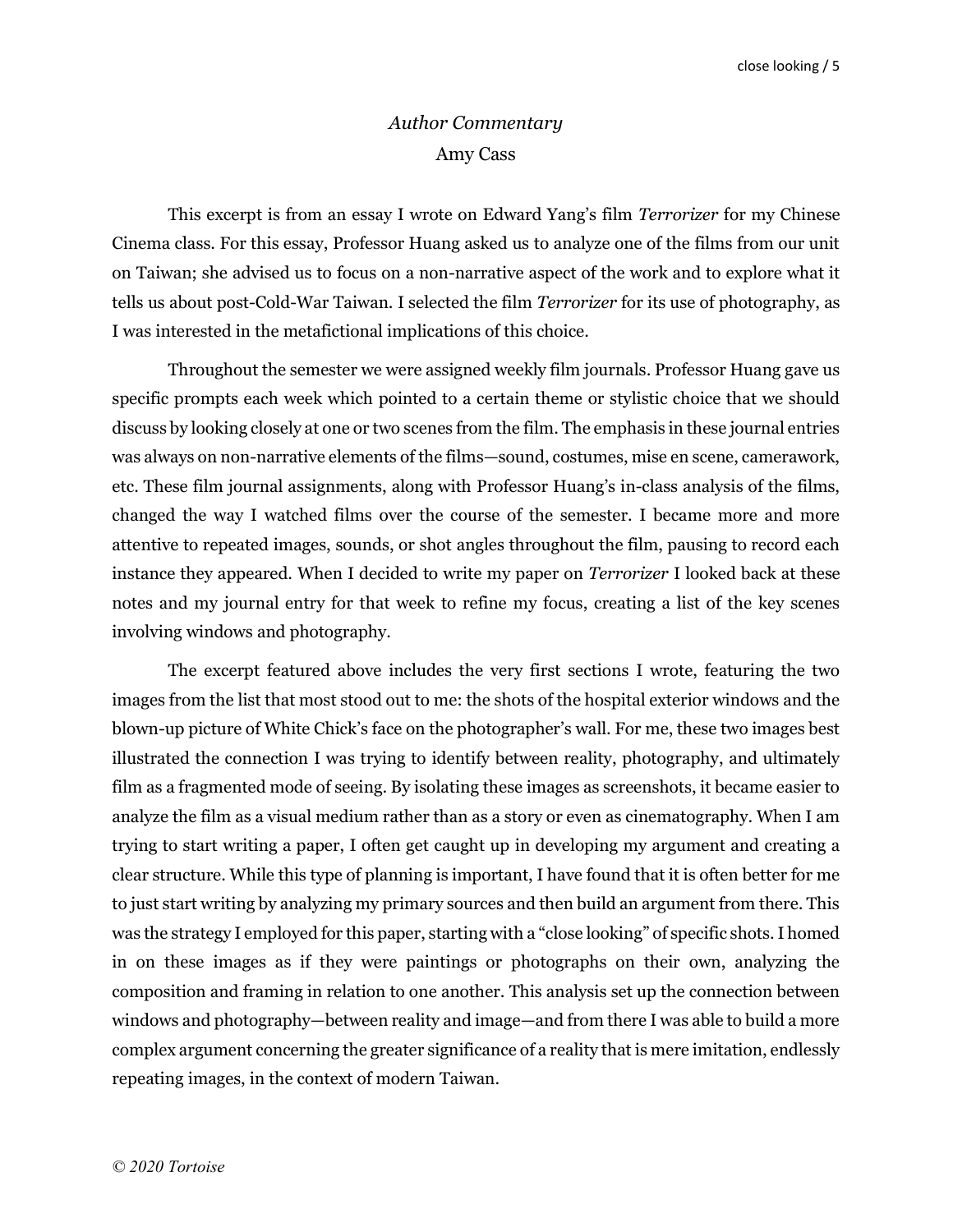## Editor Commentary Paige Allen

Particularly when writing essays in the humanities, students often employ the skill of close reading: carefully picking apart a text to better understand its content (what the author is saying), its form (how the author says it), and the interaction between these two elements. Many University students struggle with fully translating those skills to film, resorting to analyzing the plot and the script without considering the visuals of the media. Amy does a wonderful job of "close looking"—analyzing the visual aspects of film as one might close-read a poem—in her essay, "A Fragmented Reality: Taiwan Behind Glass." Her careful attention to visual details and techniques such as shot composition allows her to construct a strong argument about how Terrorizer reflects a fragmented, urban reality. If Amy had only analyzed the text of the film, her argument, which is so rooted in the act of seeing, would have fallen short.

In the first paragraph of this excerpt, Amy cleverly relates the shots of the hospital windows to a roll of film, arguing that the filmmakers intentionally draw a connection between the fragmented images of film and the fragmented experience of the urban world through windows. Importantly, Amy does not stop with her initial close looking. She uses what she has discovered through "close looking" to draw comparisons between scenes and extend her argument into a broader statement about the filmmakers' intentions.

In the second paragraph of this excerpt, Amy carefully considers the way photography is depicted in the film to make her argument about urban viewership and consent. Amy combines her close analysis of the scene (the way the photographer captures images arbitrarily) with commentary from one of the filmmakers to strengthen her argument before incorporating the secondary source material by Frederic Jameson. By laying the foundation of her argument with careful close looking, Amy has the strong evidence to back up her claims, which reach beyond the details of the film and into metacinema.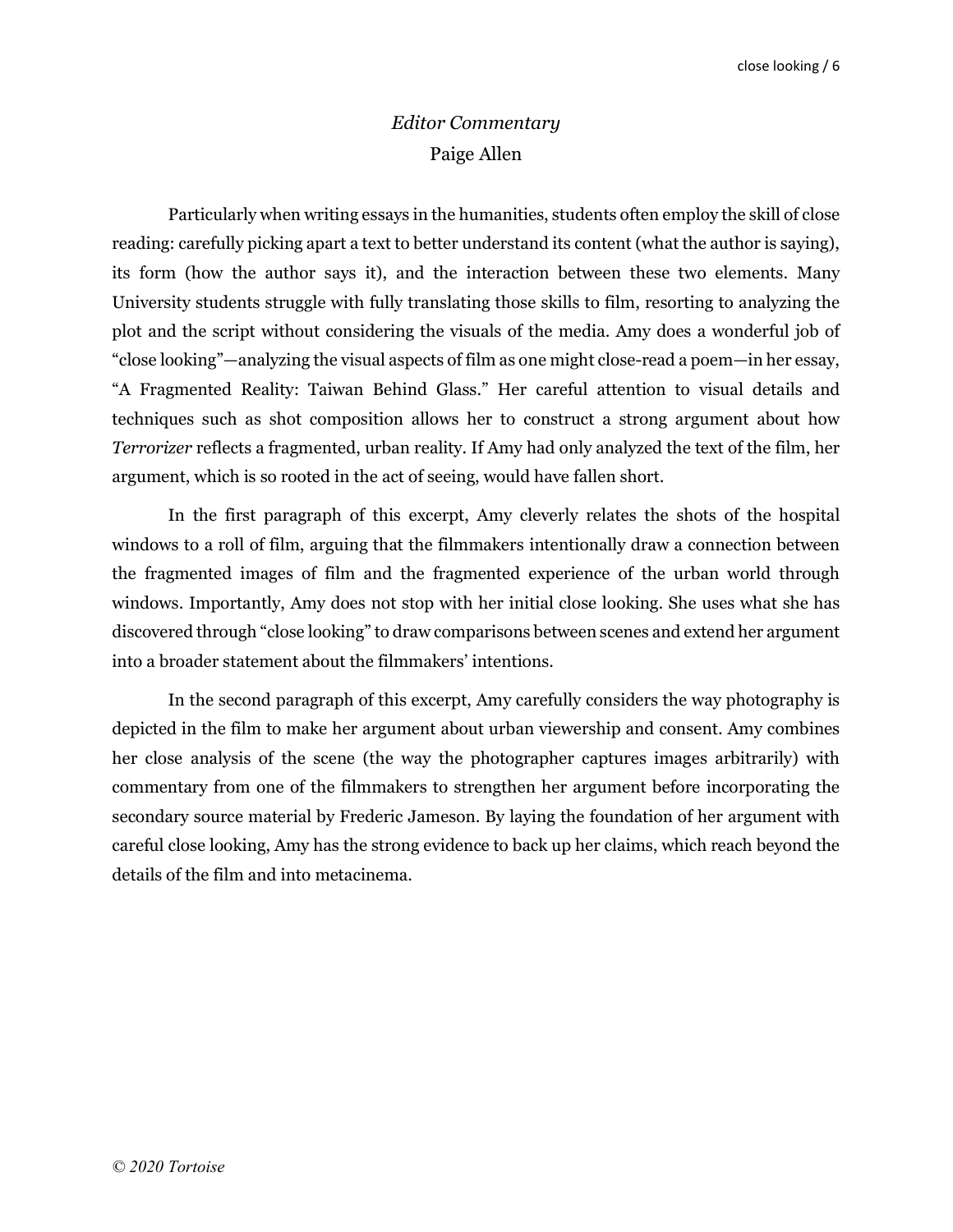## Works Cited

- Jameson, Frederic. "Remapping Taipei." The Geopolitical Aesthetic: Cinema and Space in the World System, Indiana University Press, 1995, pp. 114–57.
- Nornes, Markus. "The Terrorizer." Film Quarterly, vol. 42, no. 3, 1989, pp. 43–47. JSTOR, doi:0.2307/1212603. Accessed 8 April 2020.

Terrorizer. Directed by Edward Yang, Central Motion Pictures, 1986.